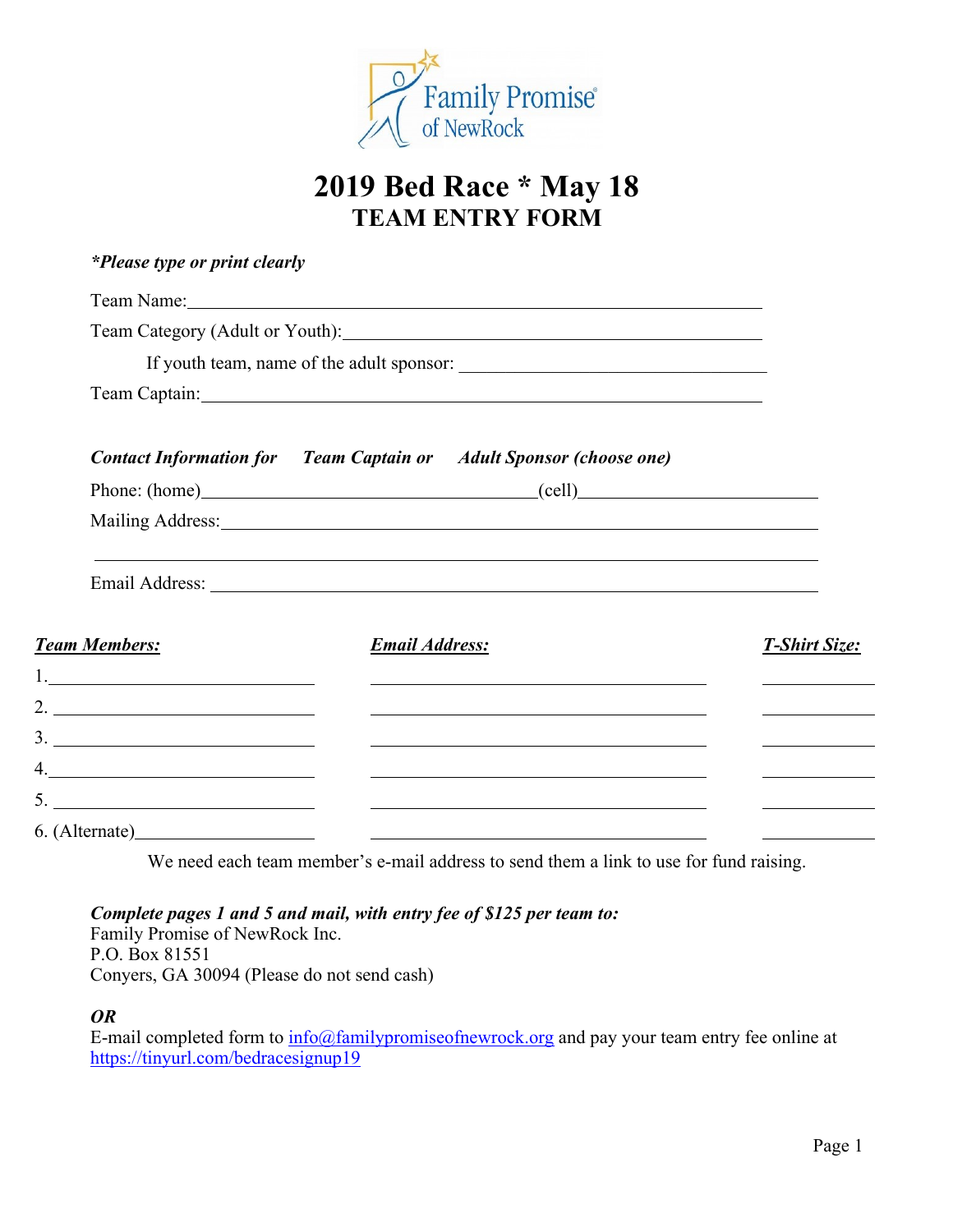

# **2019 Bed Race \* May 18 BASIC INFORMATION**

- 1. Entry Fee: \$125 per team (includes event T-shirt).
	- $\triangleright$  Deadline to enter is April 19th.
	- $\triangleright$  Space is limited to 20 beds.
- 2. Team Categories:
	- $\triangleright$  Youth (age 16-22)
	- $\blacktriangleright$  Adult (age 23+)
- 3. Awards for:
	- $\triangleright$  Fastest Bed youth
	- $\triangleright$  Fastest Bed adults
	- $\triangleright$  People's Choice (chosen by Bed Race observers voting for their favorite)
	- $\triangleright$  Team Fundraising (team that raises the most funds)
	- Ø Board's Choice (chosen by Family Promise Board members for creative bed design)
- 4. Schedule on May 18:

| Time           | Event                    |
|----------------|--------------------------|
| $10 - 11$ a.m. | Unload beds and register |
| $11:30$ a.m.   | Parade of Beds           |
| Noon           | Race heats begin         |
| $1:00$ p.m.    | Race finals              |
| $1:30$ p.m.    | Closing ceremony/awards  |

Registration is will be at Falcons Fury Harley Davidson 900 Dogwood Dr., Conyers, GA 30012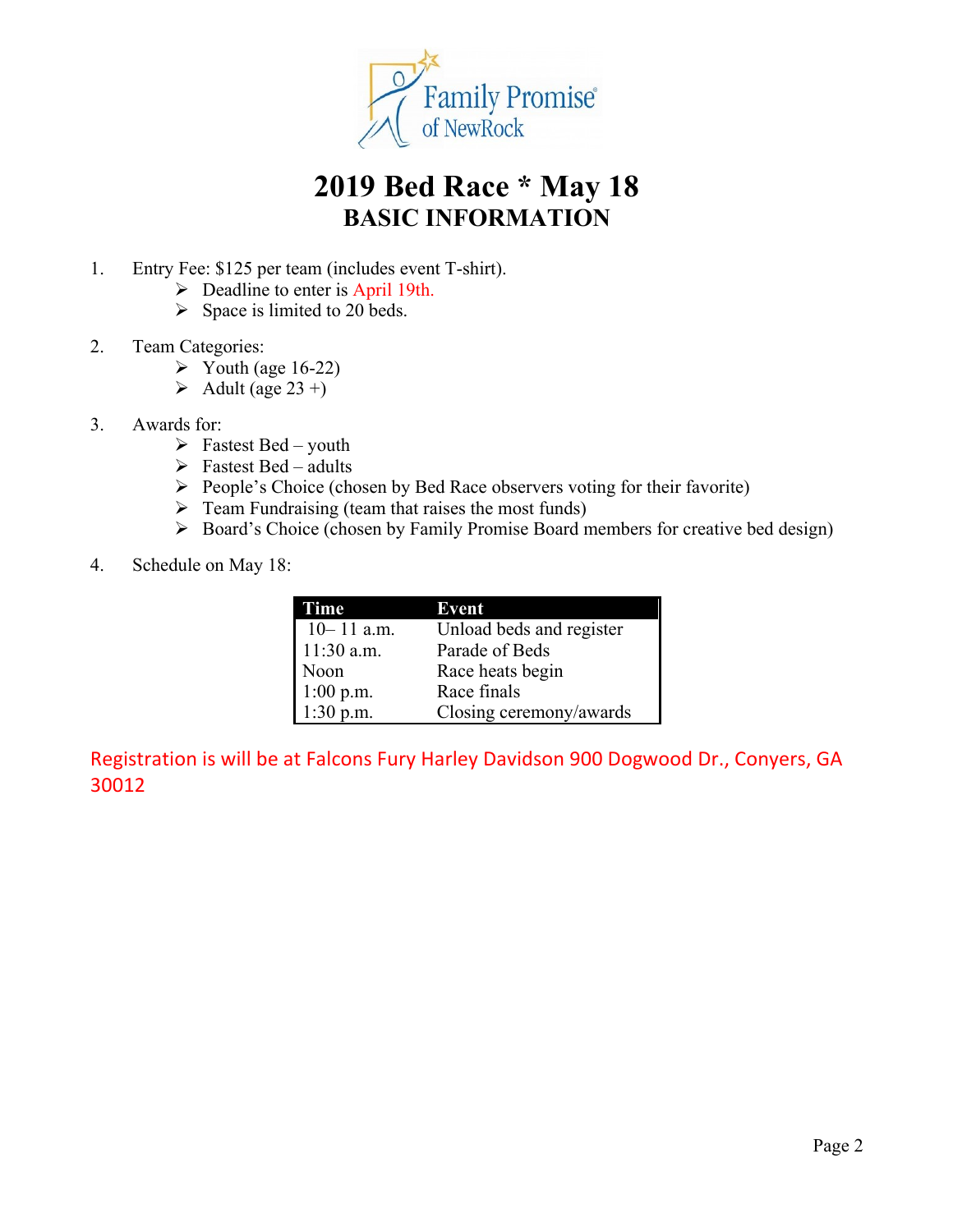

# **2019 Bed Race \* May 18 BED CONSTRUCTION GUIIDELINES**

- 1. Bed must be twin size or larger. For safety reasons, it cannot be a home-made plywood bed or frame mounted on bicycles. Bed must not be higher than 8 feet.
- 2. Beds must have box springs or mattress (no air mattress).
- 3. Push bars (handles) are allowed but may not extend more than 16 inches away from the bed frame. They must be designed for safety with no sharp or jagged edges allowed.
- 4. The bed must be constructed in a fashion that all pushers can see the course in front of the bed.
- 5. Beds must have four wheels (4-inch minimum but larger wheels are easier to roll). All four wheels must have contact on the ground at the finish line. All wheels must be load-bearing but do not have to be the same size.
- 6. Steering mechanisms may be used. No bed may have motorized or mechanical means of motion. All means of motion shall be limited to race team members.



*Examples from 2018*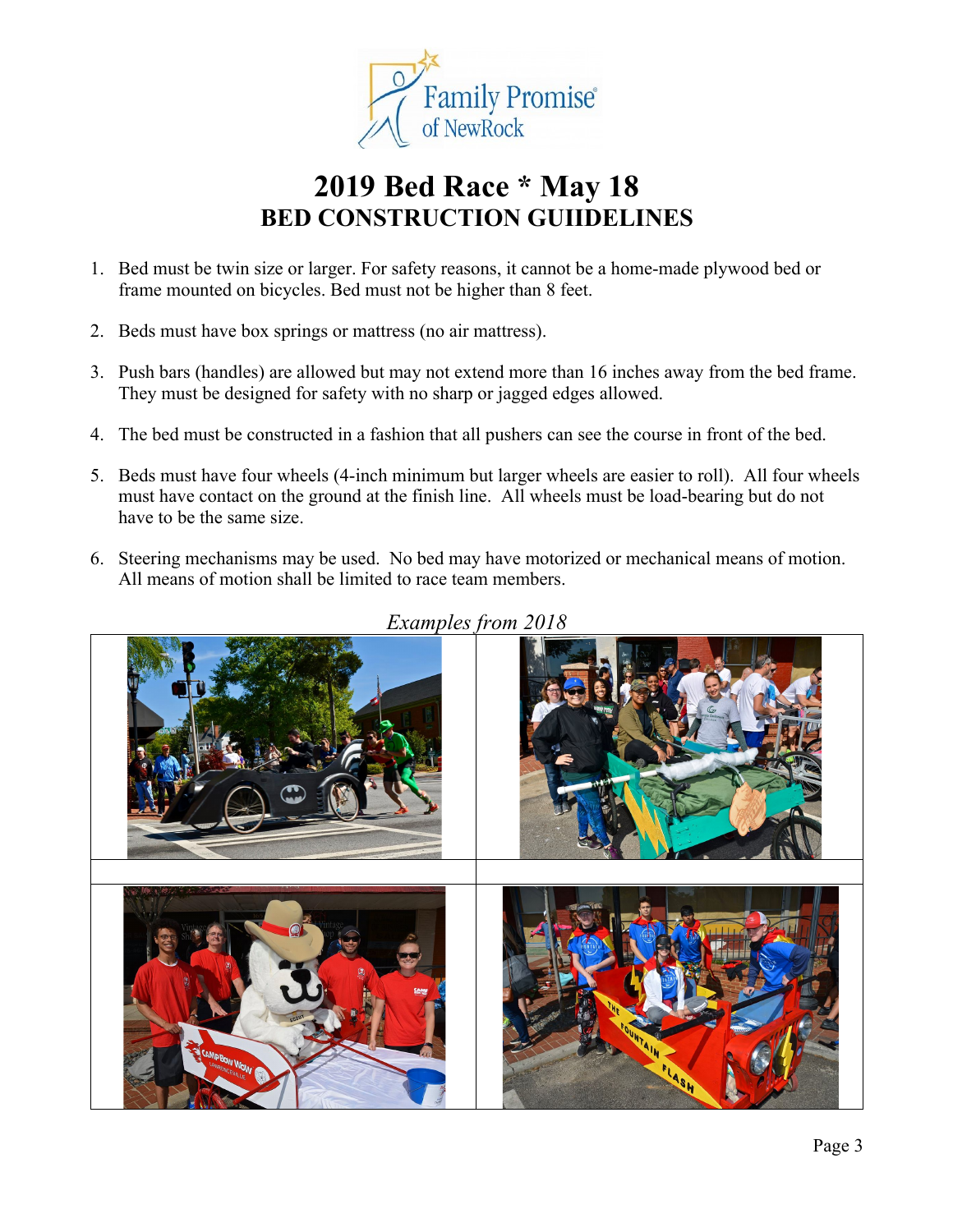

# **2019 Bed Race \* May 18 TEAM RULES**

- 1. Six (6) people per team. A single substitution is allowed.
- 2. One member (who weighs at least 100 pounds) must be riding on the bed for the entire race.
- 3. All four pushers must be in contact with the bed when crossing the finish line to qualify.
- 4. Use of helmets, kneepads, and athletic shoes is encouraged.
- 5. All bed costs are borne by entrants. This includes entry fee.
- 6. The use of alcoholic beverages or illegal drugs is prohibited.
- 7. Failure to report for bed inspection prior to race time will mean disqualification and forfeiture of entry fee.
- 8. Every team member MUST sign a race waiver. Parents or guardians must sign for youth participants ages 16 and 17.

## **RACING INFORMATION**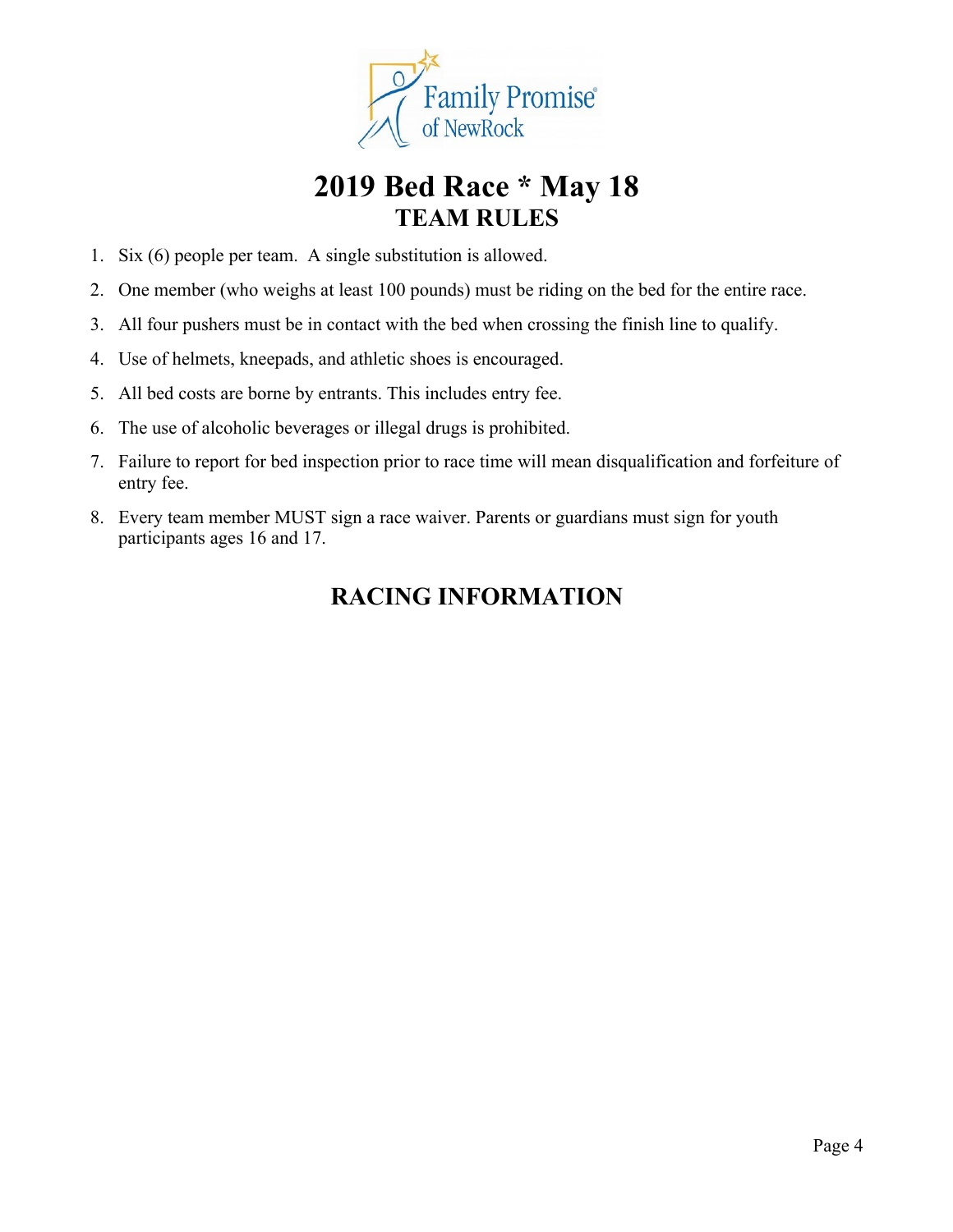

# **Bed Race 2019 TEAM FACTS**

### **Team Name** \_\_\_\_\_\_\_\_\_\_\_\_\_\_\_\_\_\_\_\_\_\_\_\_\_\_\_\_\_\_\_\_\_\_\_\_\_\_\_\_\_\_\_\_\_\_\_\_\_\_\_\_

- $\triangleright$  How did you come up with the name for your team?
- $\triangleright$  Why do you think your team will win?
- $\triangleright$  Is your team doing anything special to prepare for the race?
- $\triangleright$  Is this the first time your team is racing in the Family Promise Bed Race?
- $\triangleright$  Are team members as a group or individually doing anything special to prepare?

*Family Promise of NewRock may use the information on this page in Facebook, Twitter, and Instagram and in other event publicity.*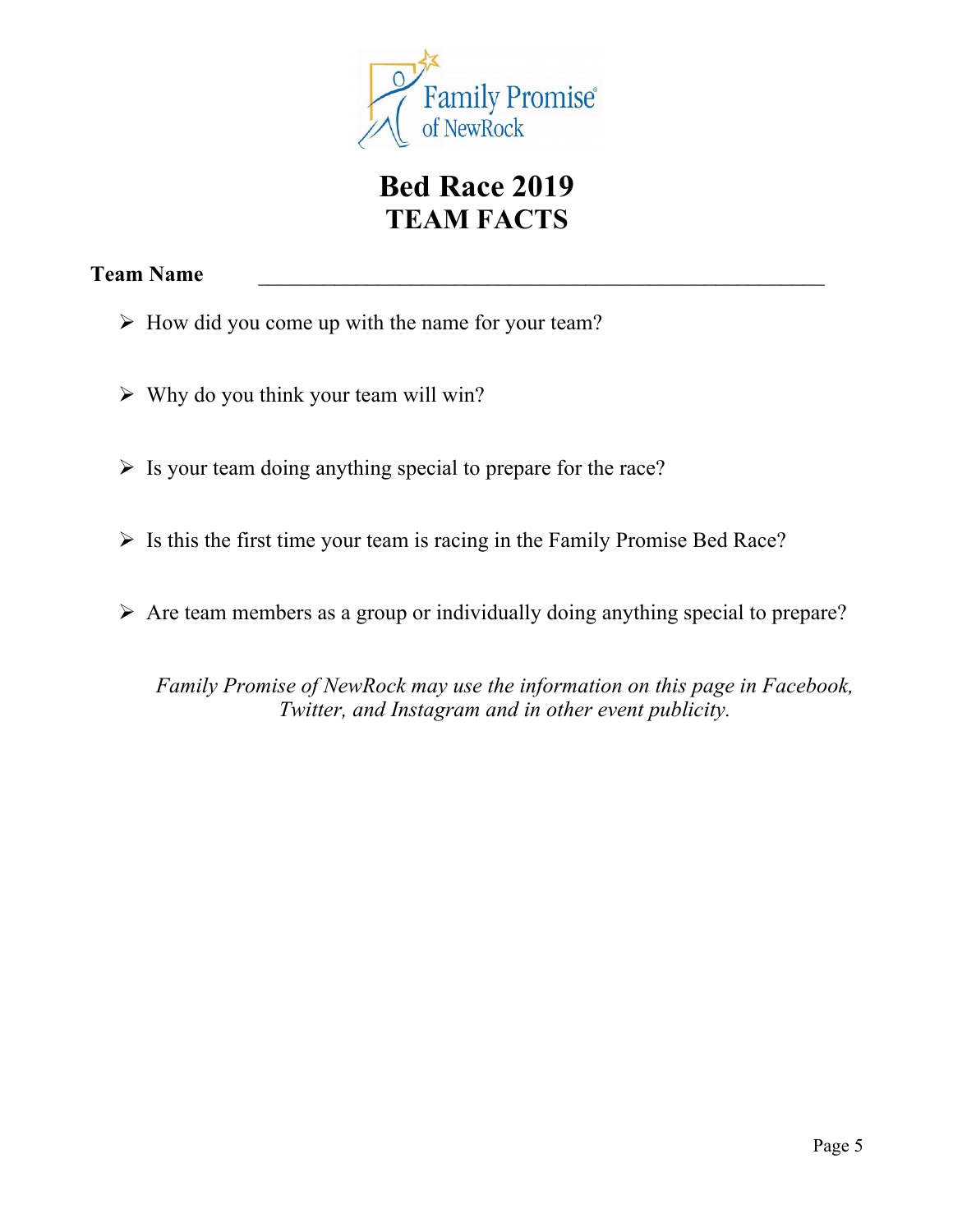

*Please complete pages 6, 7, and 8 for each team member and bring them with you on May 18.*

## **2019 Bed Race Waiver & Release Form**

- *1. Applicants age 18 and over, complete Part A only.*
- *2. Applicants age 16 & 17 must have parent or guardian complete Parts A and B.*
- *3. ALL Applicants/Racers must complete this form and bring proof of identification on race day. No one will race without notarized form.*

### **Part A – WAIVER & RELEASE FROM LIABILITY**

In consideration of being permitted to enter for any purpose any RESTRICTED AREA (herein defined as the areas to which admissions by general public spectators is prohibited), or being permitted to compete, officiate, observe, work for or for any purpose participate in any way in the event, EACH OF THE UNDERSIGNED, for themselves, his/her personal representatives, heirs, next of kin, acknowledges, agrees and represents that he/she has or will immediately upon entering any of such restricted areas, and will continuously thereafter, inspect such restricted area or areas and his/her participation, if any, in the event constitutes an acknowledgement that he/she has inspected such restricted area and has reviewed the conditions, requirements and the location of the event, and that he/she finds and accepts the same as being safe and reasonably suited for the purpose of his/her use and he/she further agrees and warrants that if at any time, he/she is in or about restricted areas or the location of the event and he/she feels anything to be unsafe, he/she will immediately advise the officials of such and will leave the restricted area(s) and/or will withdraw from the event.

### **1. HEREBY RELEASES, WAIVES, DISCHARGES AND COVENANTS NOT TO SUE**

Family Promise of NewRock Incorporated, Rockdale County Consolidated Governments, City of Conyers, the promoters and sponsors, other participants, operators, assigns, heirs and the next of kin for any and all damage, and any claim or demands therefore on account of injury to the person or property or resulting in death of the undersigned, whether caused by the negligence of the releases or otherwise while the undersigned is in or upon the restricted area, and/or competing, officiating in, observing or working for, or for any purpose participating in the event.

 **2. HEREBY AGREES TO INDEMNIFY AND SAVE AND HOLD HARMLESS** the releases and each of them from any loss, liability, damage, or cost they may incur due to the presence of the undersigned in or upon the restricted area or in any way competing, officiating, observing or working for or for any purpose participating in the event and whether caused by the negligence of the releases or otherwise.

 **3. HEREBY ASSUMES FULL RESPONSIBILTY FOR AND RISK OF BODILY INJURY, DEATH OF PROPERTY DAMAGE** due to the negligence of releases or otherwise while in or upon the restricted area and/or while competing, officiating, observing or working for or for any purpose participating in the event.

 **4. EACH OF THE UNDERSIGNED** expressly acknowledges and agrees that the activities at the event and in the restricted area are dangerous and involve the risk of serious injury and/or death and/or property damage. EACH OF THE UNDERSIGNED further expressly agrees that the foregoing release, waiver, and indemnity agreement is intended to be as broad and inclusive as is permitted by the law of the State in which the event is conducted and that if any portion therefore is held invalid, it is agreed that the balance shall, notwithstanding, continue in full legal force and effect.

#### **THE UNDERSIGNED HAS READ AND VOLUNTARILY SIGNS THE RELEASE AND WAIVER OF LIABILITY AND INDEMNITY AGREEMENT**, and further agrees that no oral representations, statements of inducements apart from the forgoing written agreement have been made.

This waiver, release and indemnification agreement specifically embraces each and every event sanction, authorized or promoted by said releases during the entire season and applies to each and every event, or activity hereinabove mentioned, and has same effect as if executed after each and every activity or event in which the undersigned participates so that the parties herein intended to be released and indemnified shall be fully and effectively released and indemnified as to each and every event hereinabove described.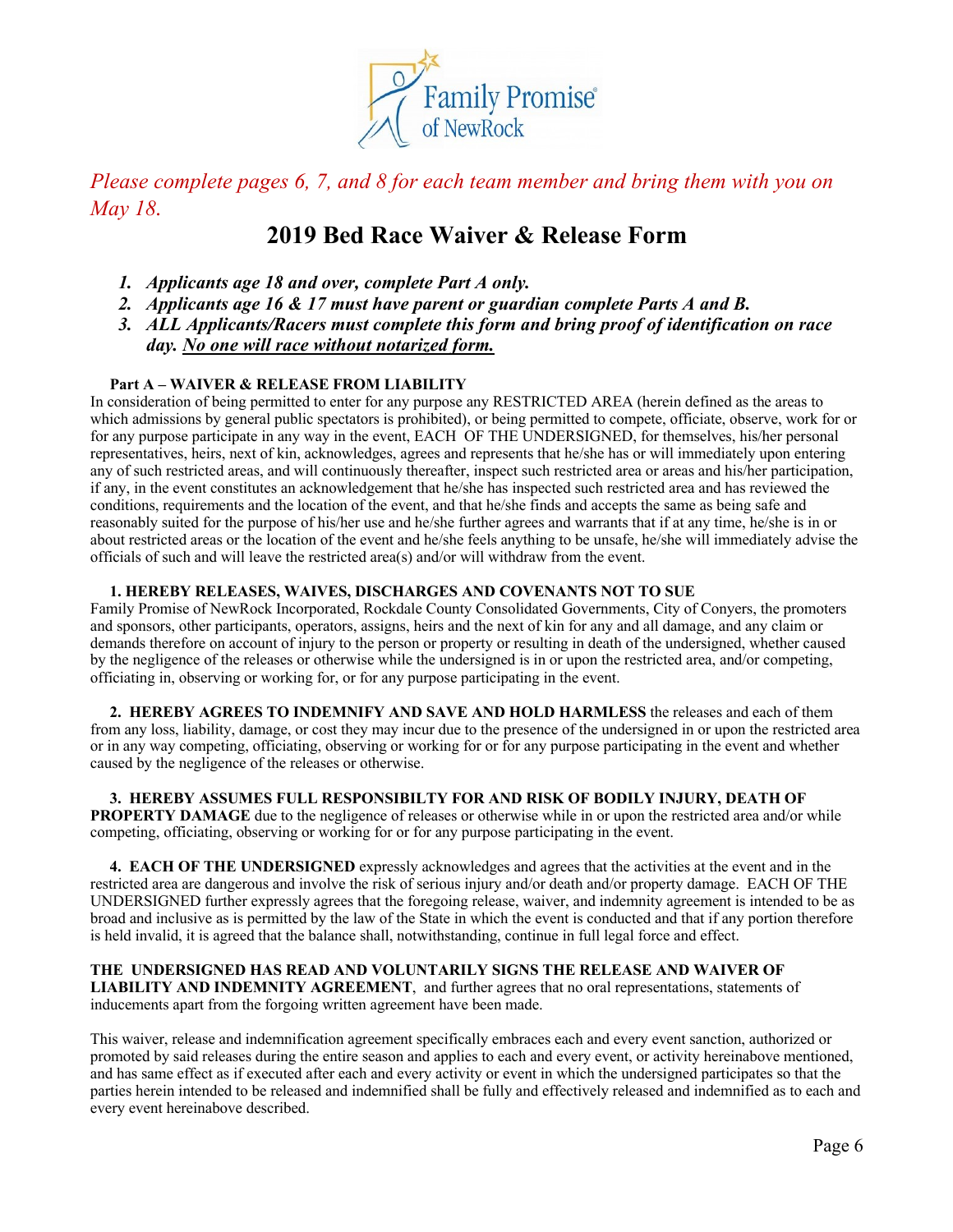

| <b>DATED THIS</b>                      |  |  | DAY OF 2017                                     |                                                            |
|----------------------------------------|--|--|-------------------------------------------------|------------------------------------------------------------|
| <b>SIGNED BY:</b>                      |  |  |                                                 |                                                            |
| PRINTED NAME:                          |  |  |                                                 | <u> 1989 - Johann Stoff, amerikansk politiker (* 1908)</u> |
| <b>MAILING ADDRESS</b>                 |  |  |                                                 |                                                            |
| PHONE:                                 |  |  | <u> 1980 - Jan James James Santan (j. 1980)</u> |                                                            |
| State of Georgia<br>County of Rockdale |  |  |                                                 |                                                            |
|                                        |  |  |                                                 |                                                            |
| Personally known                       |  |  |                                                 |                                                            |
| Produced Identification                |  |  |                                                 |                                                            |
|                                        |  |  |                                                 |                                                            |
|                                        |  |  |                                                 | Signature of Notary Public                                 |
|                                        |  |  |                                                 |                                                            |

(Seal)

### **PART B- PARENT/GUARDIAN WAIVER- RELEASE FROM LIABILITY If the applicant is under 18 years of age, the parent(s) or guardian(s) must execute in addition to the above, this following waiver.**

The undersigned referred to as the parent(s) and natural guardian(s) or legal guardian(s) of, does thereby represent that he/she (they) is (are) in fact acting in such a capacity and agrees to save and hold harmless and indemnify each and all of the parties herein referred to above as releases from all liability, loss, cost, claim, or damage whatsoever may be imposed upon said releases because of any defect in or lack of such capacity to so act and release said releases on behalf of both of the undersigned.

| <b>NAME</b> | RELATIONSHIP TO MINOR |  |
|-------------|-----------------------|--|
| <b>NAME</b> | RELATIONSHIP TO MINOR |  |